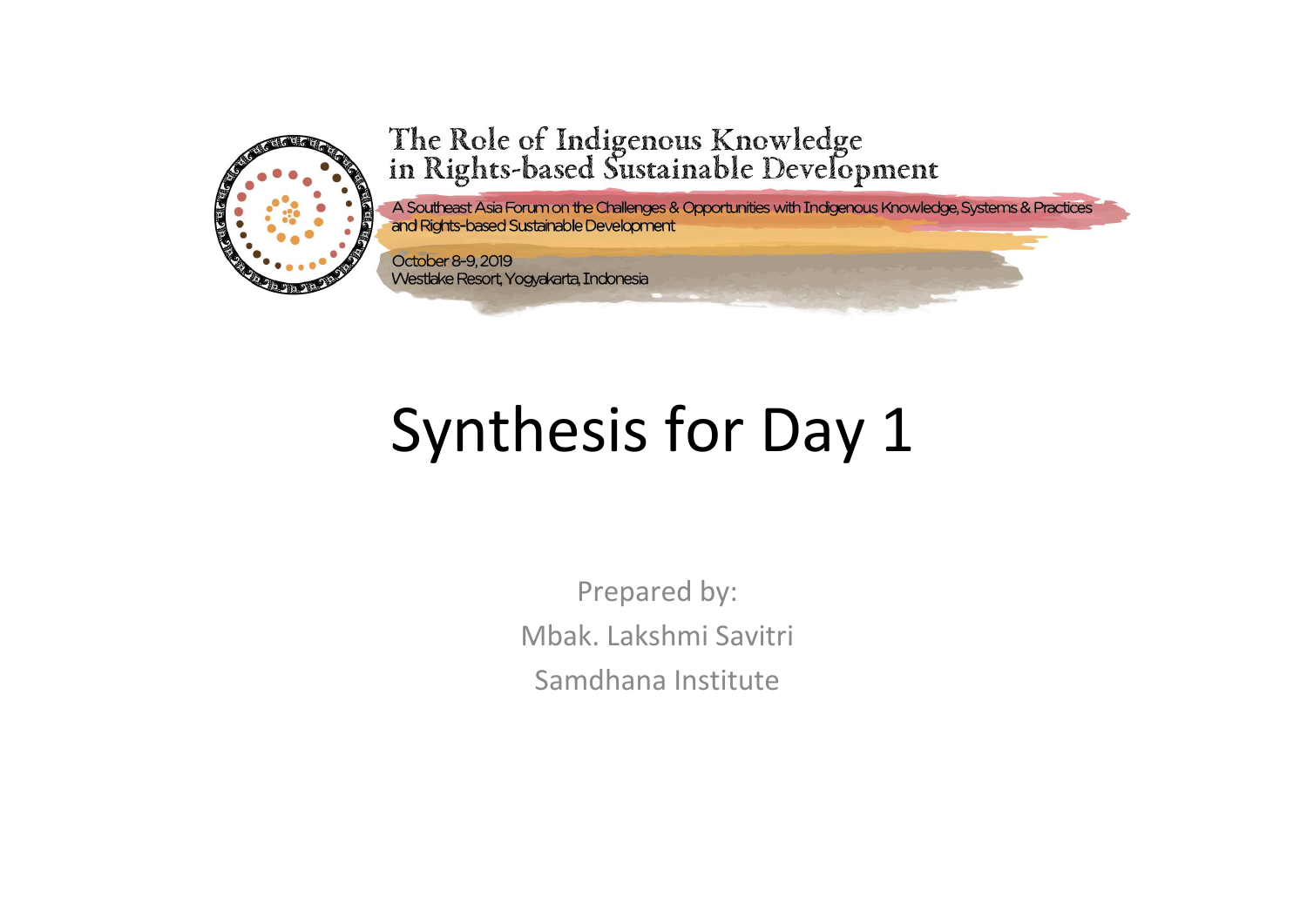- Very difficult task to weave a very rich & complex experiences that being shared, including absorbing insightful messages that spread across the room
- Please bear any impressions of simplification and reduction, because it wasn't meant to be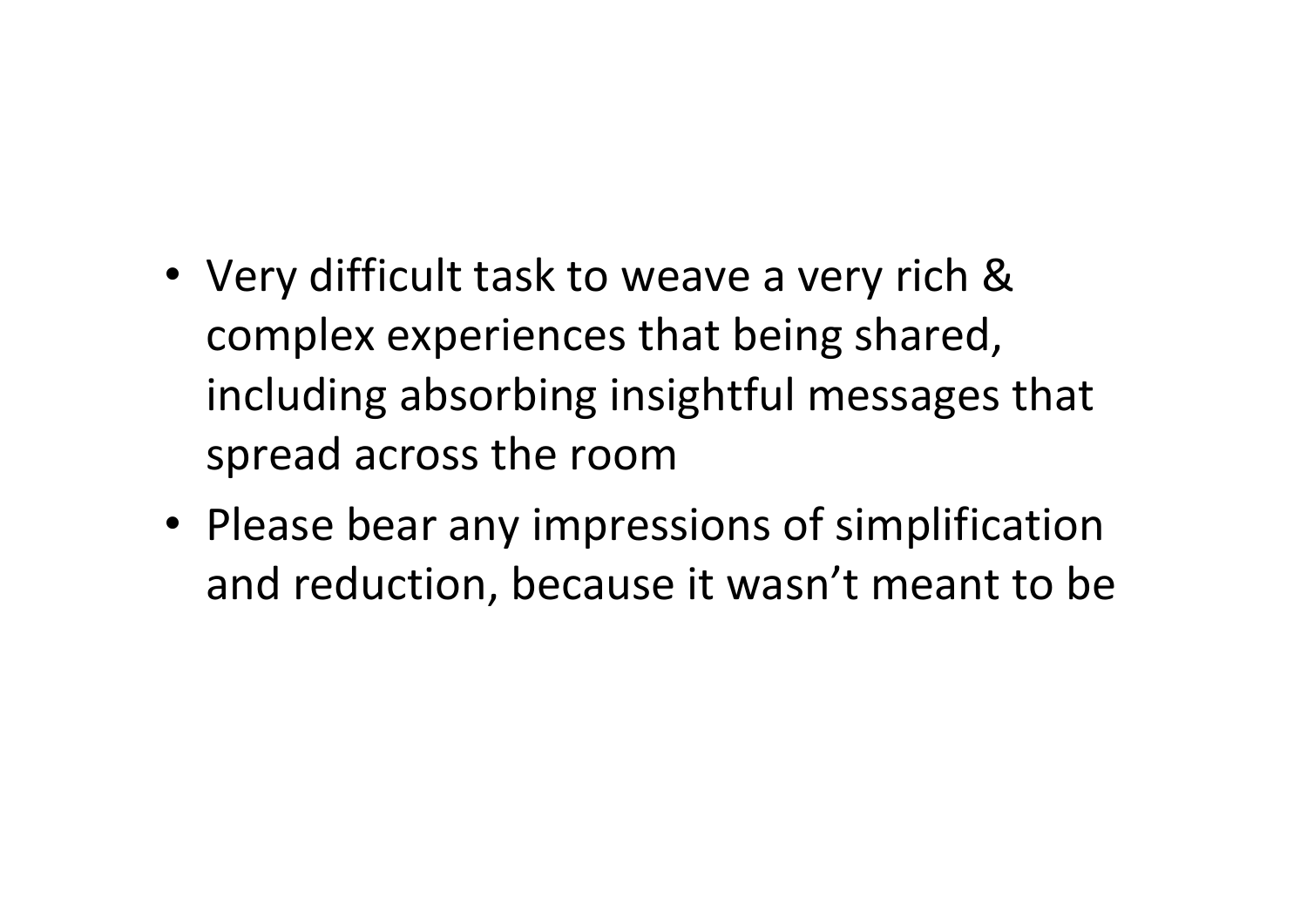#### Key arguments 1

- IKS&P is facing a threat of extinction: *loss of culture loss of identity, loss of food knowledge system, loss of sovereignty*
- 1. IK is about all aspects of IP life, recognition of IP's rights to maintain their IKS is an acknowledgement of human survival within this ever changing climate, and if it isn't achieved, the IP will be vanished
	- Challenging Conditions:
	- a)while HR recognizes IP rights & give bases for the role of IK&P, international instruments are not enough, and national government continues be undecided, IP continuously being lied due to investment policies that excludes and expels IPs from land and territory, and environmental destruction continues;
	- b) the promotion of IKS&P through mainstream media and engagement with business sector has its limitations; market and politics compromises the types of issues being raised or business practice that is inclusive to local knowledge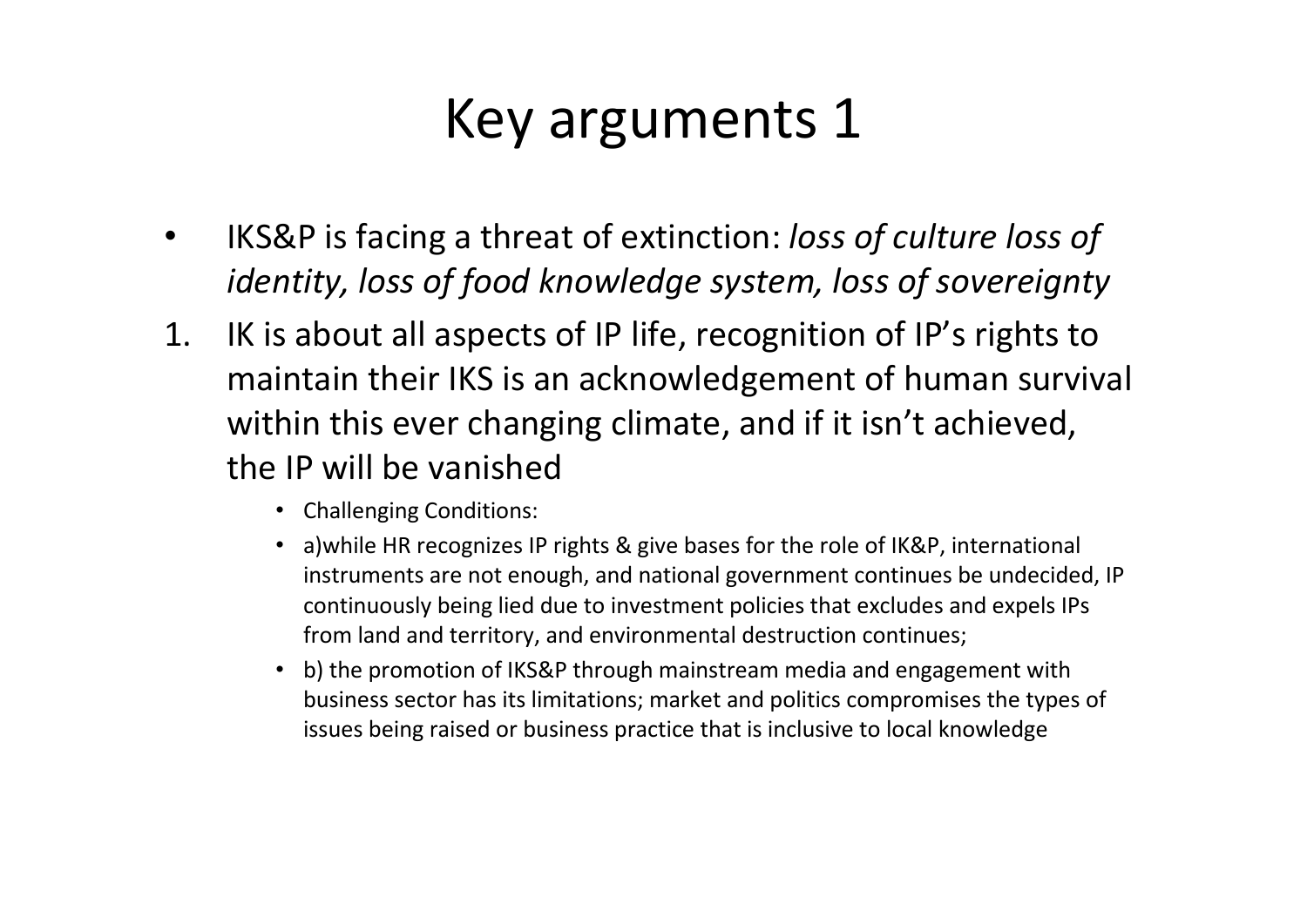### Key arguments 2

- Young generation is the key to IKS existence in the future regarding culture, values and identity
- 1. Education of cultural values/philosophy of life is manifestation of NEVER FORGETTING history: a form of 'Back to the root' education
	- Aspects of knowledge: Knowledge of ecology, of education, of spirituality and reciprocity
- 2. Rediscover history and culture, reposition the traditions, and disseminate it with aim to construct a wise and creative resistance
- 3. Unity without uniformity is a key to accept cultural diversity, because defending cultural identity without empathy will create conflicts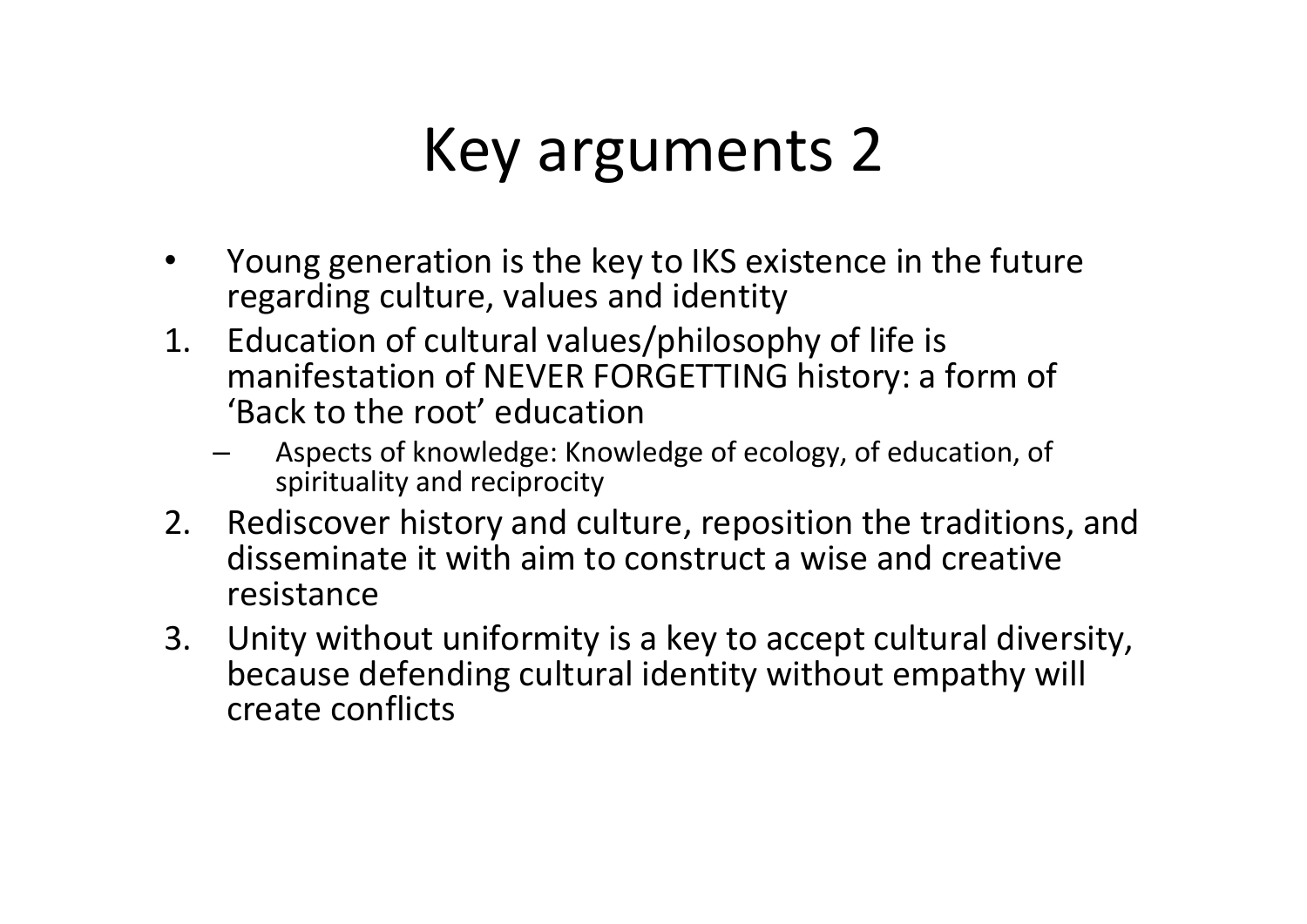### Key arguments 3

- Food sovereignty requires a secure rights to land and territory, protection of local seeds and genetic resources from domination of industrial agriculture and dominant culture of consumption
	- Challenging conditions: loss of local food varieties, eroding local knowledge on farming practices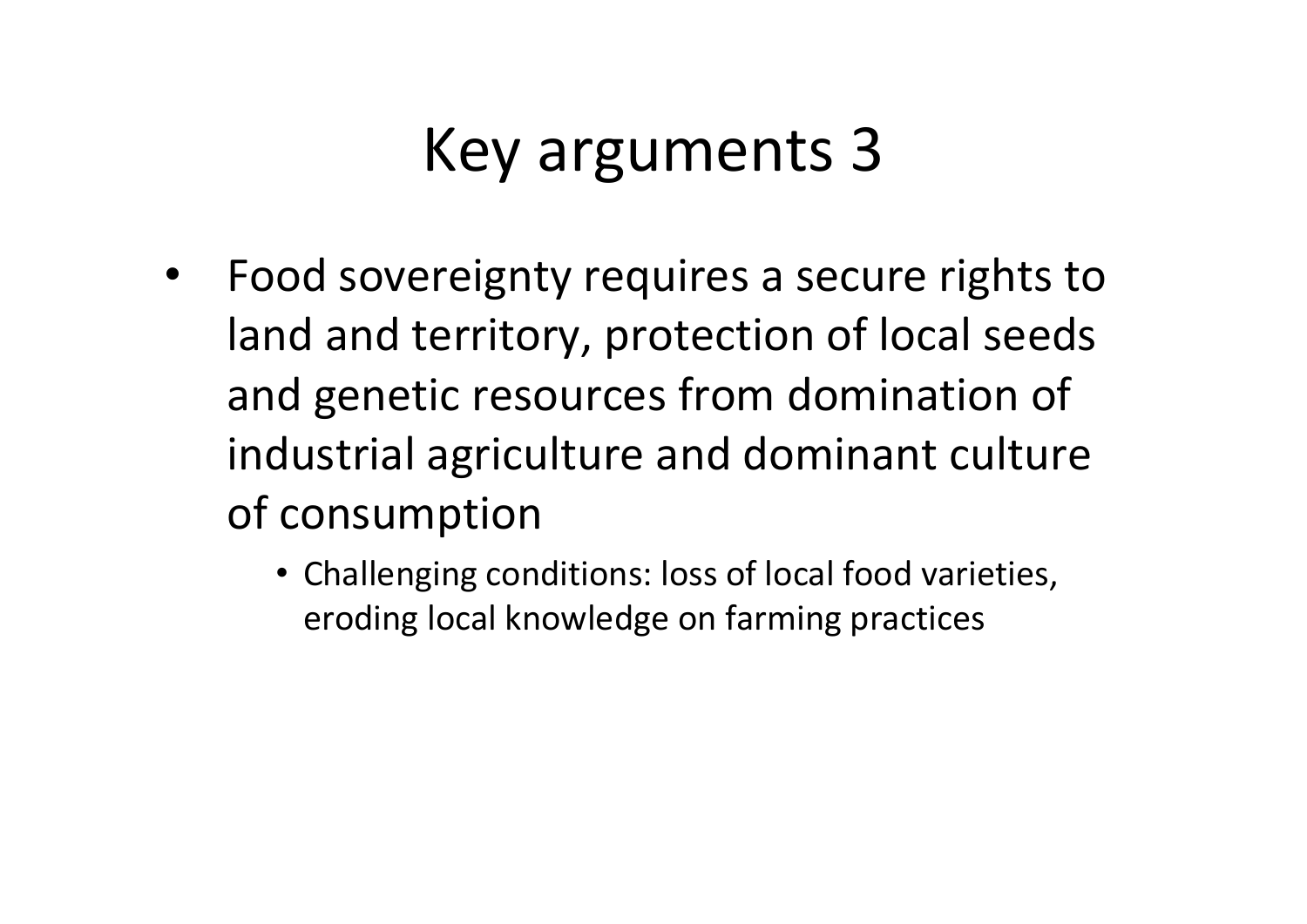## Challenging questions

- International instruments are there, but how to strengthen and support IKS&P at the national level?
- Why national government is reluctant to give recognition to IKS & Practice? How to make sure that government will consider IP rights upon the issuance of concession permits?